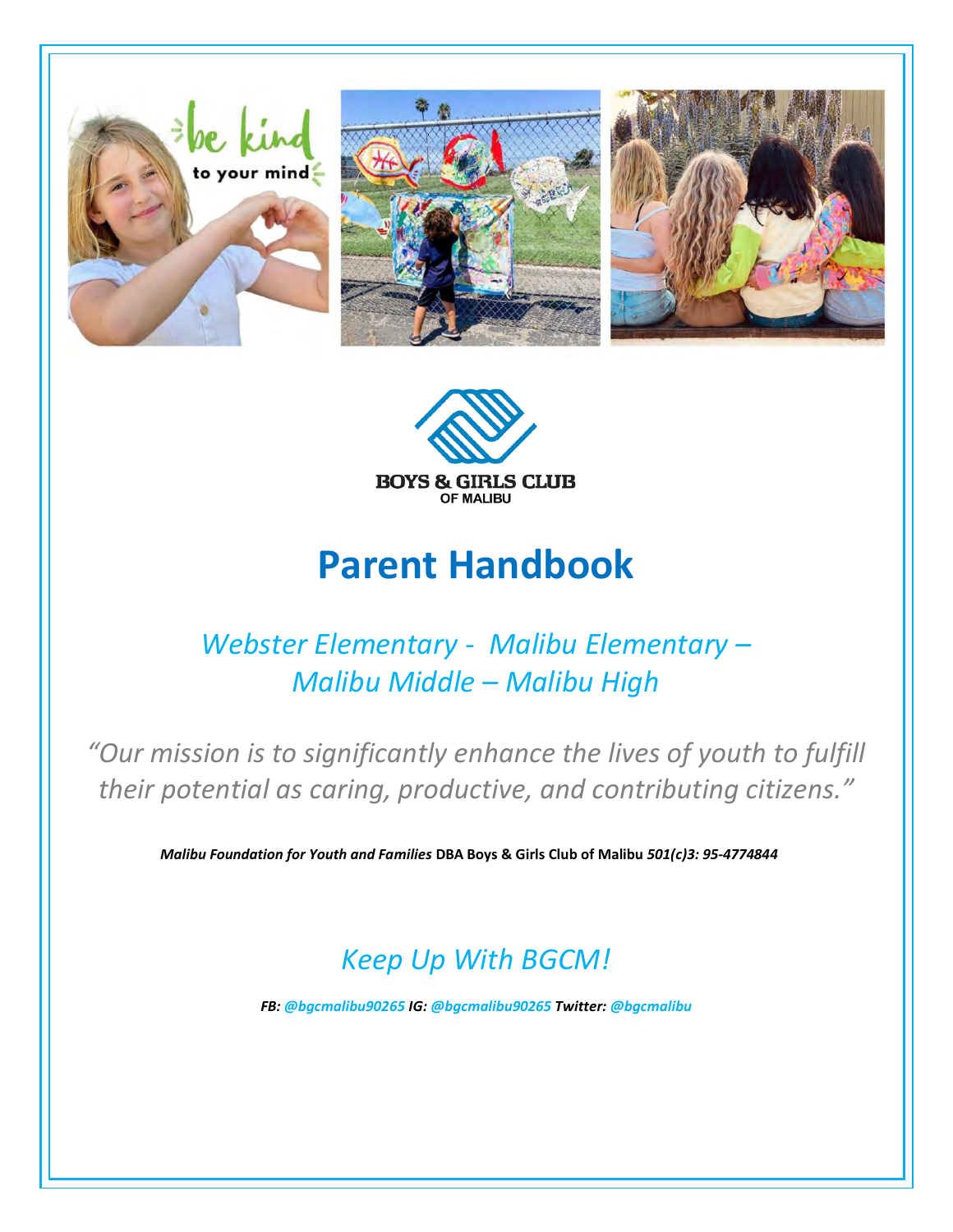#### **Our Story**

Boys & Girls Clubs are the centerpiece to any community. Great cities have Boys & Girls Clubs and for the last 22 years, annually 1,200 youth have come through the doors of the Boys & Girls Club of Malibu (BGCM) to be mentored and engage in inspirational and engaging activities.

In 2000, the BGCM was created as a prevention tool by a small group of concerned community members who recognized Malibu's shortcomings when it came to productive activities for teens combined with isolationism. The Gibson family met the community's need with a one-million-dollar gift which allowed the BGCM to open its doors and focus on vital programs for over a decade.

For over 22 years, BGCM has thrived and been dedicated to mentoring middle and high school students during their most critical decision-making years, providing them with programs that create confidence and helping to build positive relationships that will support them through high school.

BGCM also operates two elementary sites located on the campuses of Malibu Elementary and Webster Elementary, providing vital programs and services to the K-5<sup>th</sup> population. Our Elementary Clubhouses provide vibrant and interactive spaces with access to computers, music, books, art supplies, a large outdoor space, and more. We offer a vast range of important and influential tools, skills, and enrichment programs. Every child is provided with the opportunity to benefit from our team of professionals and the exciting and enriching programs we offer.

Although the BGCM was created as a prevention tool, by providing Malibu teens with engaging activities, it has become so much more. The BGCM represents and provides services to the most diverse populations in the community. And now through our Wellness Center, we are providing social and emotional support, counseling services, and social support services for all Club members/families and the community at large.

The BGCM is committed to responding to the ongoing needs of the community through providing safe, affordable, professionally staffed Clubhouses with consistent opportunities for kids to grow, learn, and have fun!

The BGCM Wellness Center was established in 2017, based upon a collective concern for lack of accessible and affordable services available in our community. Through creative partnerships and collaborative relationships with engaged community members, we aim to make social and emotional wellness available to all, at no cost, and with no barriers to access.

In September of 2020, Wellness Center services were expanded to include social support services and continues to operate as a trauma informed facility. Offerings include:

- Mental health services
- Crisis intervention
- Support & parenting groups
- Healthcare assistance
- Student group education
- Economic support and recovery
- Workforce development
- Disaster relief + response

#### **GREAT FUTURES START HERE.**

*Malibu Foundation for Youth and Families 501(c)3: 95-4774844 The BGCM was established in 1999 by the founding members of Malibu Foundation for Youth and Families.*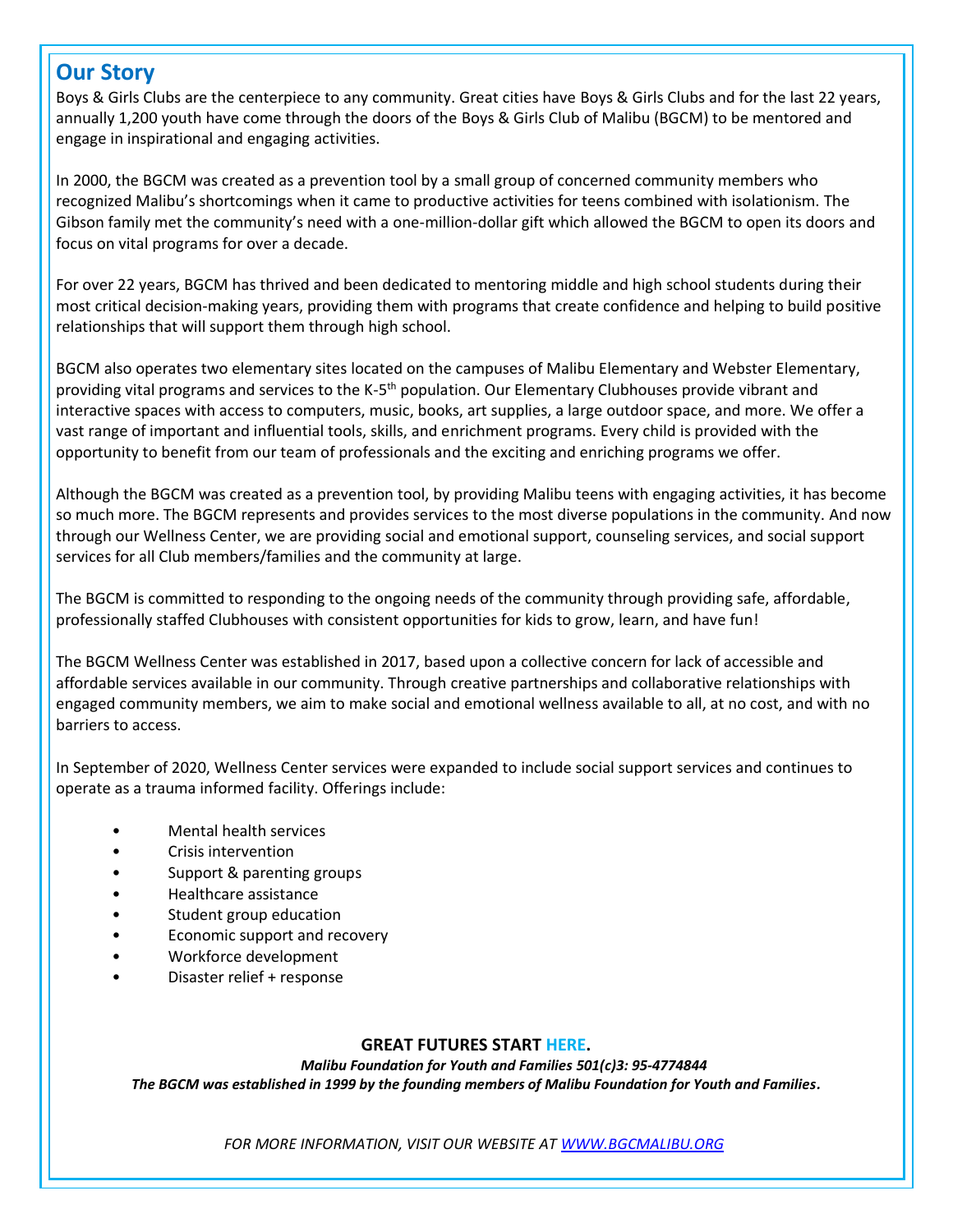## **GENERAL INFORMATION**

#### *Our Vision*

The Boys & Girls Club of Malibu (BGCM) provides a positive and nurturing place for children during afterschool hours. Our vision is to:

- Focus on the development of the whole child;
- Offer safe, enriching activities with professional mentorship in a positive environment;
- Support academic, social and emotional success

### *Membership and Registration*

Membership at the Boys & Girls Club of Malibu is open to all youth entering grades TK-12 regardless of race, color, religion, national origin, gender or sexual orientation. At this time, we are only serving TK students at Webster Elementary. A minimum of 6 TK or Kindergarten enrollees is required from each school in order to serve that grade level. Parents/guardians must complete an online membership application which can be found at [www.bgcmalibu.org.](https://bgcmalibu.org/)

In an effort to support parents and families, the BGCM is open on many holidays and school-closure days\*: September 16, 2021 – Local Holiday

November 11, 2021 - Veteran's Day December 20, 2021 - Dec 31, 2021 - SMMUSD Winter Break\* January 3, 2022 – SMMUSD Pupil Free Day January 17, 2022 - Martin Luther King Jr. Day February 21, 2022 - Washington's Birthday April 4 – April 8, 2022 – SMMUSD Spring Break\*

\*On school closure days, the BGCM consolidates locations to the Teen Center & one Elementary site TBD The Boys & Girls Club will be closed in observance of the following holidays:

- September 6, 2021 Labor Day
- September 7, 2021 Local Holiday
- November 2, 2021 SMMUSD Pupil Free Day (Elementary students only)
- November 24-26, 2021 Thanksgiving
- December 22-24, 2021 Christmas\*
- December 29-31, 2021 New Year
- January 3, 2022 SMMUSD Pupil Free Day (Middle/high school students only)
- April 11 April 15, 2022 SMMUSD Spring Break\*
- May 30, 2022 Memorial Day
- July 4, 2022 Independence Day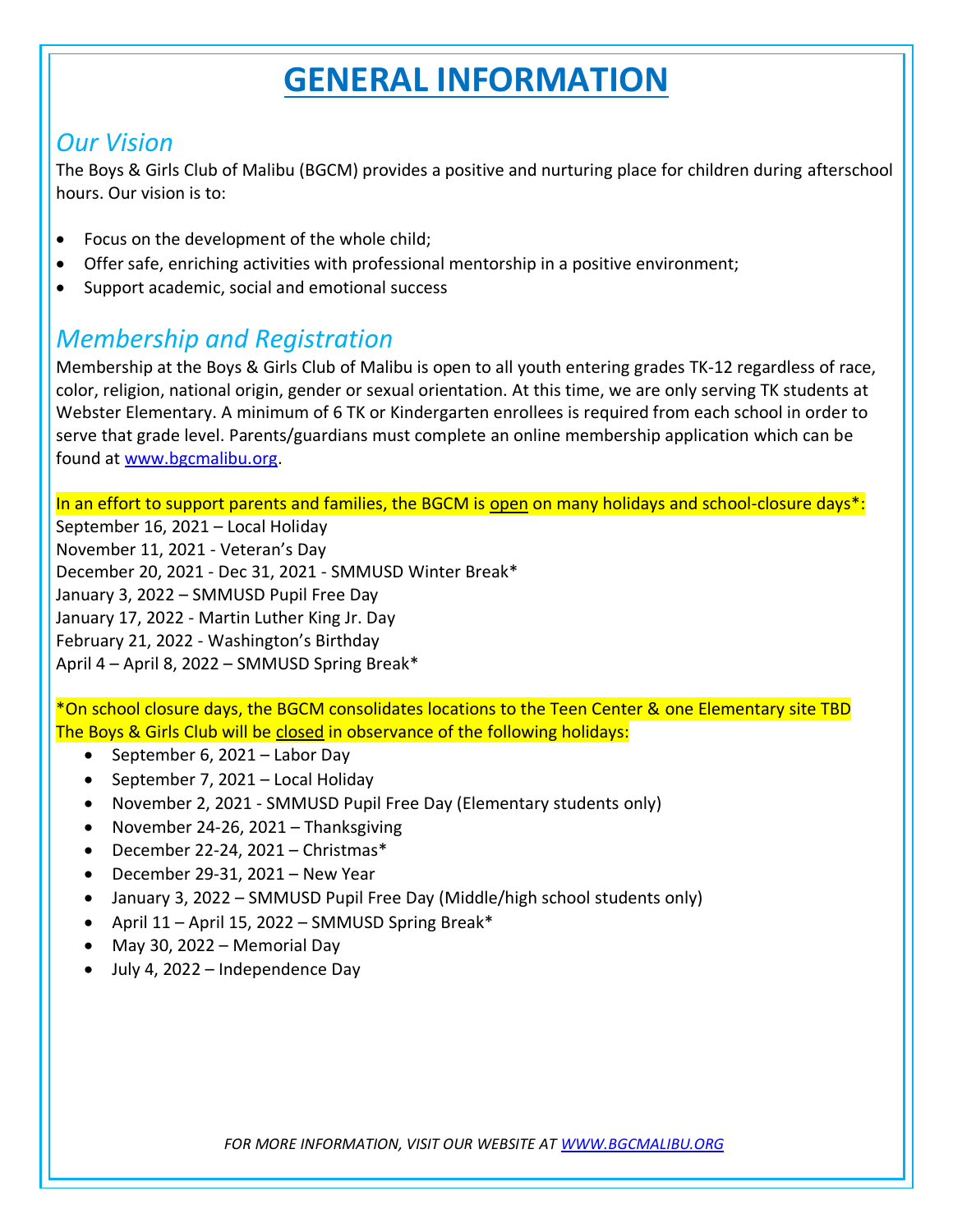# **PAYMENT POLICIES**

- Membership and registration MUST be completed prior to participation in Club programming!
- The BGCM requires a credit card be kept on file for all families to ensure membership payment
- A late fee of \$1 per minute will be charged for any late pick up. The Boys & Girls Club of Malibu requires a credit card be kept on file to ensure accountability of payment. This applies to all families regardless of payment plan or status.
- **Please note that membership is not month to month and cannot be prorated based on usage. Once enrolled, the BGCM does not issue membership refunds under any circumstance.**
- BGCM offers a handful of payment plans and options to better support your financial needs
- The ability to pay is **never** a barrier to participate in BGCM programs. If you qualify for free/reduced lunch through SMMUSD, please reach out to learn more. For monthly/quarterly payment options, please inquire. These options cannot be prorated based on usage.
- Siblings, SMMUSD, Pepperdine, and City of Malibu employees receive a discounted rate.

## **POLICIES AND PROCEDURES**

#### *Sick Days and Absences*

Members who were absent from school or left school early due to illness will not be allowed to attend the program. It is important to notify the staff of any illness that may be communicable. If a child becomes ill during Club programming, a staff member will inform parents/guardians immediately.

If members are suspended from school, they are not allowed to participate in afterschool programming, as the BGCM follows each school's suspension policy.

#### *Cell Phones and Electronic Devices*

Children's cell phones are permitted at the BGCM elementary Clubhouses, but MUST be turned off and kept in their backpacks during program hours. Each child is responsible for his/her phone. If you should need to contact your child, please use the direct line for the BGCM site.

- Direct Line for Malibu Elementary BGCM Clubhouse (310) 290-3150
- Direct Line for Webster BGCM Clubhouse (310) 774-1969
- Teen Center Administrative Line (310) 457-1400
- Teen Center Club Programs Line (310) 241-3675
- Wellness Center Line (424) 209-4907 or 310-457-6801 ext 74141

BGCM is not responsible for lost, stolen or damaged items, including, but not limited to electronic devices, money, clothing, etc. To avoid items being lost or stolen, members are encouraged to leave all personal items at home.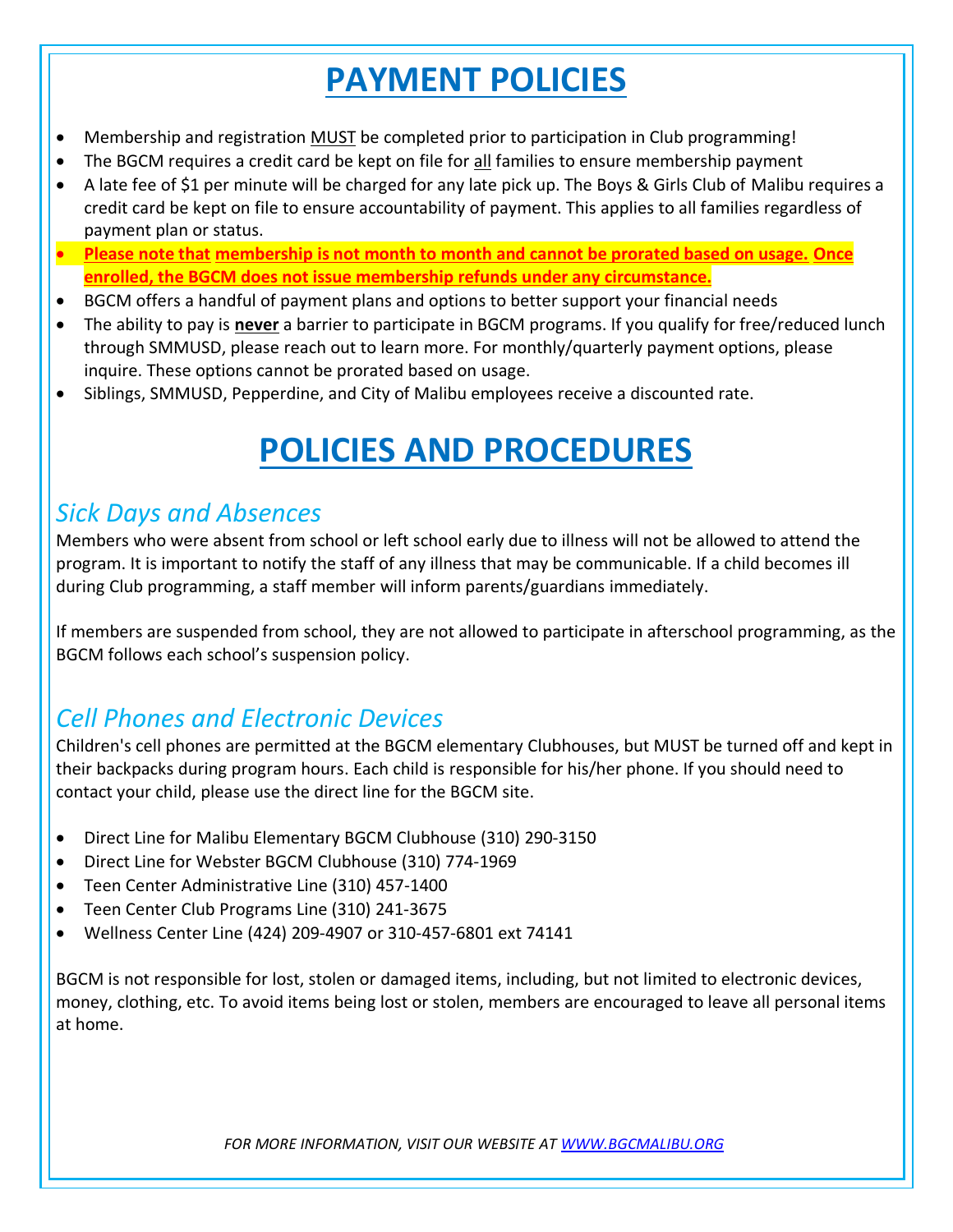#### Outside Contact or Conflict of Interest

Outside contact between staff and members/parents, including but not limited to telephone, text, online, or in person communication, is against staff policy. If a parent suspects unauthorized or inappropriate contact, they should report it to the Director of Elementary Programs or Teen Center Director. In the event that a member's family has a pre-existing relationship with a staff member, the parent must disclose the relationship to the Director.

### *Drop Off and Pick Up Policies*

Please do not leave your child unattended or unsupervised for any reason prior to the opening of any program location. Members must be signed out by a parent, guardian or other adult listed on the child's Emergency Card. If there is a current court order in place, the BGCM requires a certified copy on site to comply with legal restraints. Our staff may not take your child home or make any baby-sitting arrangements for you. Under no circumstance will we release a child to Uber, Lyft or other Taxi service.

#### *Late Pickup Policy*

Both our Webster Elementary, Malibu Elementary, and Teen Center Clubhouses close at 6:30 P.M. We do not have staff on the premises after these hours; therefore, we rely on parents/guardians to pick up their children by our closing times. Should parents be late for any reason, the following policies will be in effect:

- 1st Incident: Friendly reminder of our program hours
- Every Incident After: Late fee of \$1.00 per minute per child will be charged
- Continual Late Pickups: May jeopardize your child's membership

# **SAFETY**

#### *First Aid*

BGCM employees are trained in CPR and First Aid. Club staff members may aid in the treatment of minor first aid injuries and/or illnesses. These include:

- Minor cuts, scrapes, or bumps
- Low grade fever, headaches
- Feeling faint and needing to lie down

Staff will take the following steps:

- 1. Provide first aid treatment
- 2. Complete an incident report
- 3. Advise the Site Coordinator of the accident or illness
- 4. Notify parents

The staff will handle minor injuries sustained in the program, and are only allowed to use Band-Aids, ice packs, and bandages. All incidents are documented by staff via an "Incident Report" form. If there is a serious injury to a child, the parent will be contacted.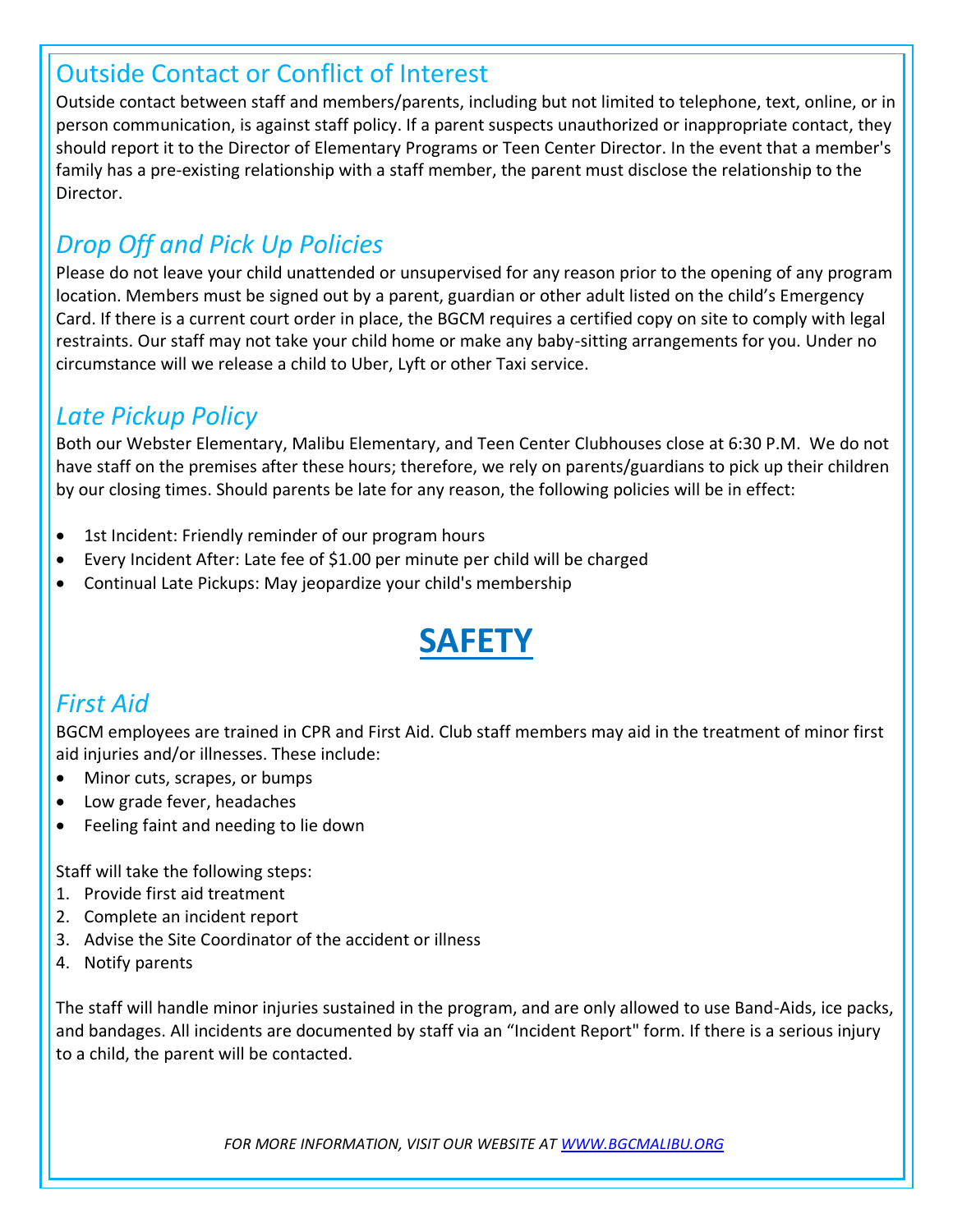Should a Club member require emergency treatment, the Site Coordinator, Director of Elementary Programs, or Teen Center Director will call 911 and notify parents/guardians immediately.

#### *Concussion Policy*

We encourage you to talk with your children/teens about concussions. Tell them to report their concussion symptoms to you and Clubhouse staff or coach right away. Some children/teens think concussions aren't serious, or worry that if they report a concussion, they will lose their ability to participate in an activity or look weak. It's important for their long-term health and safety to understand the signs and take proper care as instructed by their health care provider. It is your responsibility as a parent/guardian to provide information via our enrollment forms on any known history of concussions. As always, our Clubhouse staff take all proper precautions and follow protocol and procedures regarding injuries of any kind involving your child. For more information and to review our Concussion Information Sheet, [please click here.](https://bgcmalibu.org/wp-content/uploads/2022/05/BGCM-Concussion-Info-Sheet_Parent-Copy.pdf)

#### *Medication*

The Boys & Girls Club is NOT allowed, by policy, to dispense, administer, store and/or oversee medication of any kind, including all non-prescription medications. Any medication that may need to be given should be administered before coming to the Club. If members are on medication, the Club would like to be aware so we can help support your child.

#### *Insurance Information*

If your child/teen is injured while participating in our program and requires immediate attention, your health insurance will be the primary source responsible for payment of the cost of treatment for your child.

#### *Head Lice Policy*

The BGCM have a "No Nit" head lice policy. If live lice are found on your child, he/she will be sent home. In order for a child to return to the program, a written clearance from a physician or the school nurse will need to be obtained.

#### *Mandated Reporting*

All BGCM employees are mandated reporters and are required by California State Law to report suspected child abuse immediately. In the event that a report is made, a written report is also sent to the Registry and kept on file in the organization.

# **Discipline Policy**

The Club is committed to providing the best possible experience for your child. In order to ensure participant safety and maintain a positive environment, staff must use discipline procedures with members who exhibit inappropriate behavior. Our program uses conflict resolution, problem solving, choice of alternative activities and quiet time as tools to assist youth in developing their own self-control. The following steps may be utilized with the member and involve parent support to assist in carrying out the established rules and policies of the Club.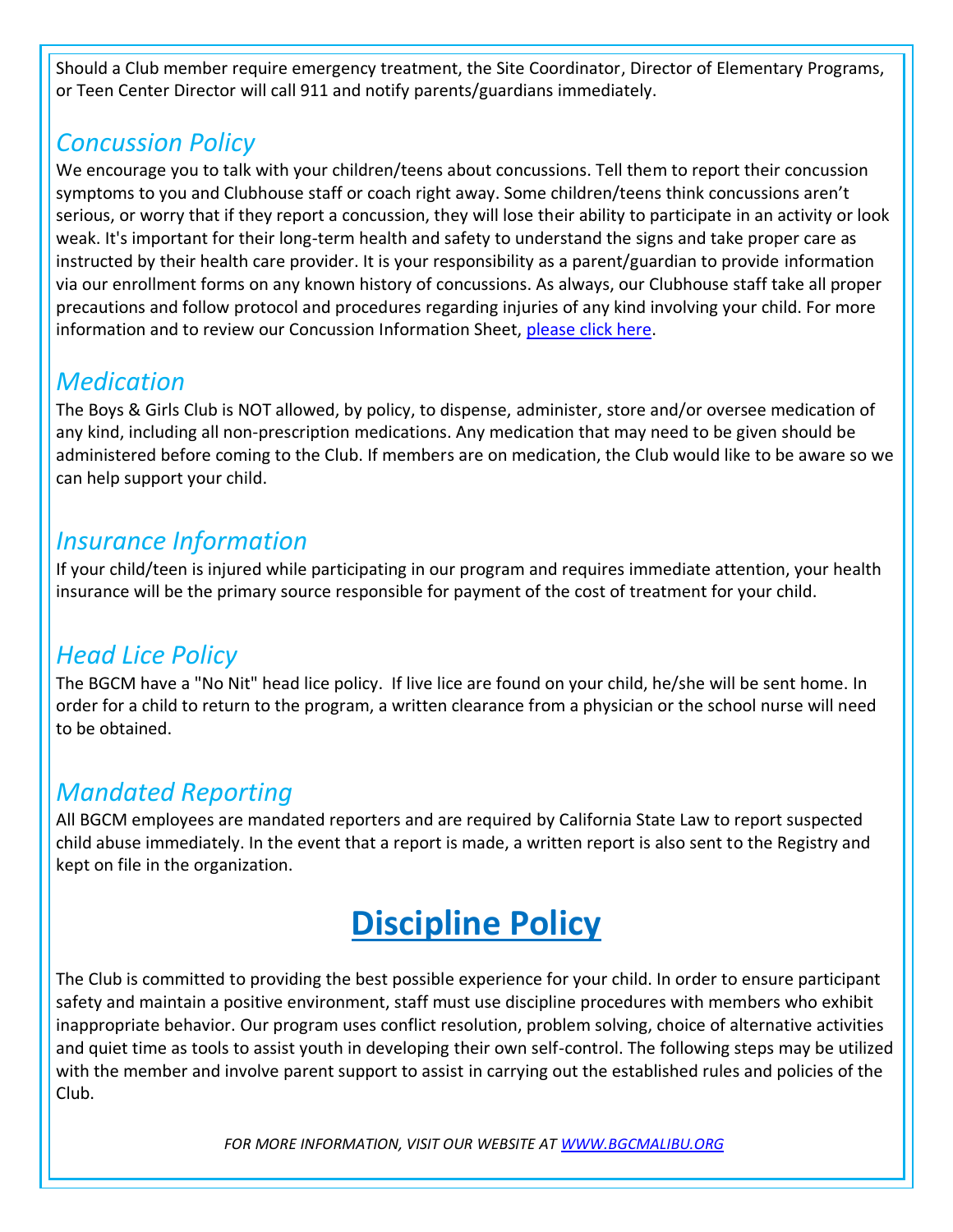Step 1: Re-direction and individual discussion with a staff

Step 2: Loss of specific center privileges relating to the offense for a given amount of time

Step 3: Discussion with the Program Director

Step 4: Contact of parent or guardian to discuss issues relating to the lack of safety or concern

Step 5: Temporary suspension from the Club

Step 6: Removal from the Club and loss of Club membership

\*Members who are removed from one Clubhouse are ineligible for membership at any other BGCM location

### *Removal from the Club*

We reserve the right to suspend or expel any child for disciplinary reasons. **In such cases, membership fees will not be refunded.** The staff and parent/guardian have the right to request a parent conference at any time. Removal can result for the following behaviors:

- Inflicting physical or emotional harm to self or others
- Destroying property
- Disrupting the program facility
- Failure to adequately respond to regular disciplinary actions
- Repetitive ignoring of staff requests
- Using, promoting or supplying drugs, alcohol, and weapons and other illegal activities
- If a parent is chronically late picking up the child; chronically late paying their child's fees or abusive or disrespectful to staff

#### *Rules*

At the BGCM, we follow the Four "R's:"

- Respect the staff listen and follow directions;
- Respect the Club take care of Club equipment and property;
- Respect Club members be friendly, listen and share with other members; keep your hands and feet to yourself;
- Respect yourself take care of yourself and your belongings

#### *Emergencies and Natural Disasters*

In the case of a natural disaster, such as an earthquake or flood, we follow procedures outlined by each school site: Webster Elementary, Malibu Elementary, and Teen Center Clubhouses. Staff members at each site will implement emergency drills twice monthly.

#### *Behavior Management*

BGCM seeks to build a child's self-esteem by helping him or her develop self-control and responsibility for his or her actions. We teach and reinforce positive behavior through the Be Great Traits. We never use physical punishment in any way.

To minimize the need for disciplinary action, behavior expectations have been established at each of our programs. These expectations set limits of behavior for the safety and protection of children. Our goal is to help each child achieve self-control. We ask all parents/guardians to support us in encouraging positive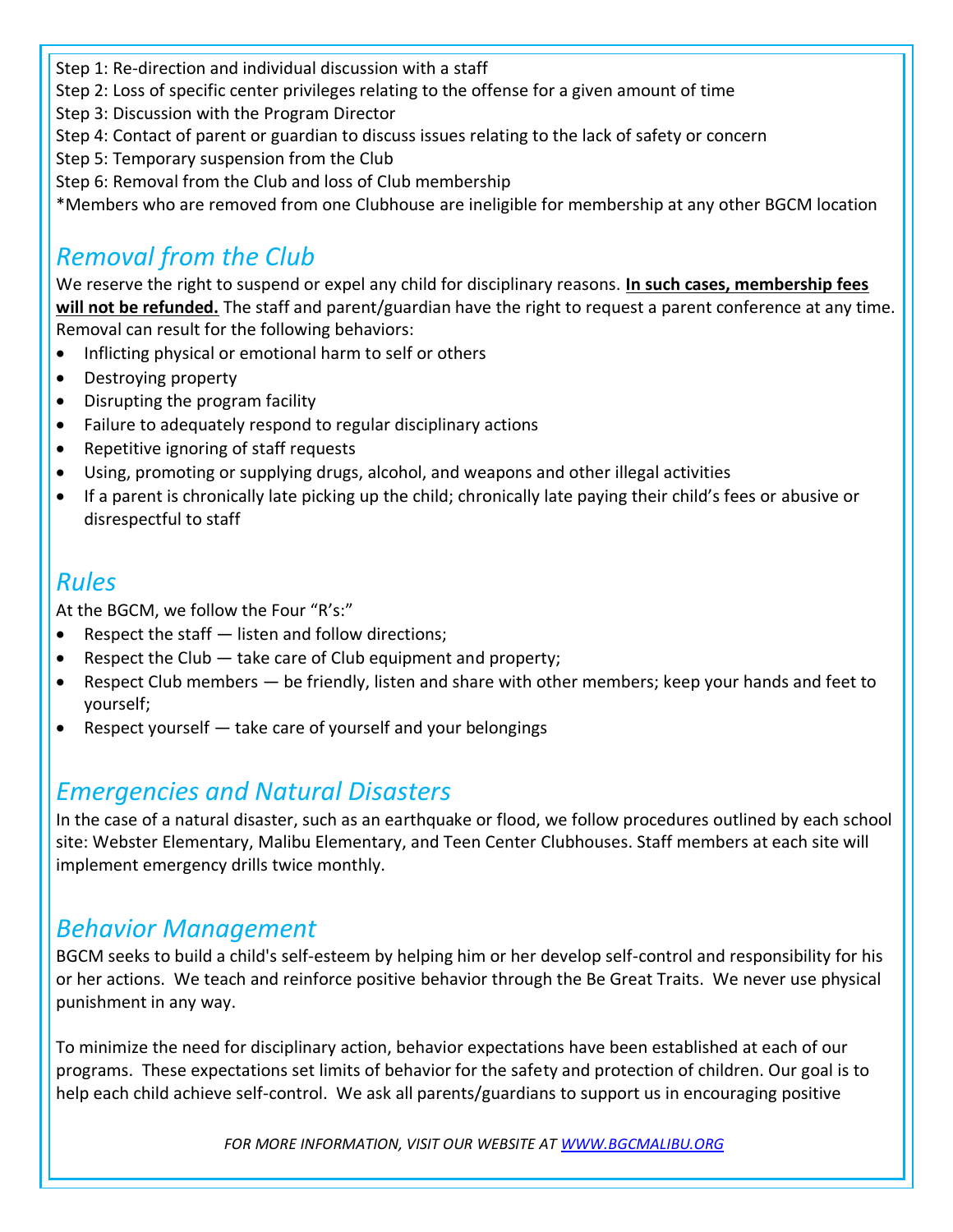behavior with all members, and to use appropriate language and behaviors while visiting our programs. Any verbal or physical misconduct by a parent/caregiver may result in your child's dismissal from the program.

#### *Additional Support*

To ensure the safety of all staff and students, parents are required to identify any behavioral difficulties that your child has during the enrollment process. Withholding information may hinder the BGCM's ability to handle any crises or challenging situations.

Behaviors of concern may include but are not limited to: acts of aggression such as hitting, kicking and biting, self-harm, hiding, running away and defiance. The Club's Discipline Policy addresses repeated incidents and behavioral episodes. We also ask that parents disclose if their child is in a Special Education Program, if they have an IEP/ 504 or similar plan, or if your child spends any time in a 1-on-1 learning environment for behavioral support. With parental consent, Program Director's may communicate with case managers at the school to understand or identify any accommodations that may support your child in the afterschool program. Please note, the Boys & Girls Club of Malibu does not provide 1-on-1 support. If a third party will be providing 1-on-1 services for your child, additional paperwork will be required.

Through collaboration with the school and your family, the BGCM reserves the right to further assess if our program is a good fit for your child within reasonable accommodations. Membership may be terminated at any time, and refunds will not be accommodated.

#### *BGCM Wellness Center*

The Boys & Girls Club of Malibu Wellness Center provides a vast range of mental health and wellness resources to students, families, and the community at large. Services include, but are not limited to:

- Mental Health Counseling
- Parent Support Groups & Workshops
- Student Group Education
- Crisis Intervention
- Economic Support & Recovery
- And MORE...

All services are provided at **no-cost**. BGCM membership is **NOT** required to access BGCM Wellness Center mental health and wellness support services. To learn more about the Wellness Center or to request support services for you, your family, or your child. Please visit [bgcmalibu.org/wellness-center](https://bgcmalibu.org/wellness-center/)

### *Diversity, Equity, and Inclusion*

BGCM aims to help guide students, families, and individuals to healthy discussions that honor diversity in a manner that acknowledges and embraces it, and to support platforms that foster tolerance and equity in our community. Ultimately, it is always of utmost importance and our goal is to ensure the safety and dignity of all people and to educate all young people on the importance of and commitment to equity and equality. Our professional staff continuously participate in and encourage diversity, equity, and inclusion by facilitating ongoing activities with our members stimulating observance, self-awareness, and education.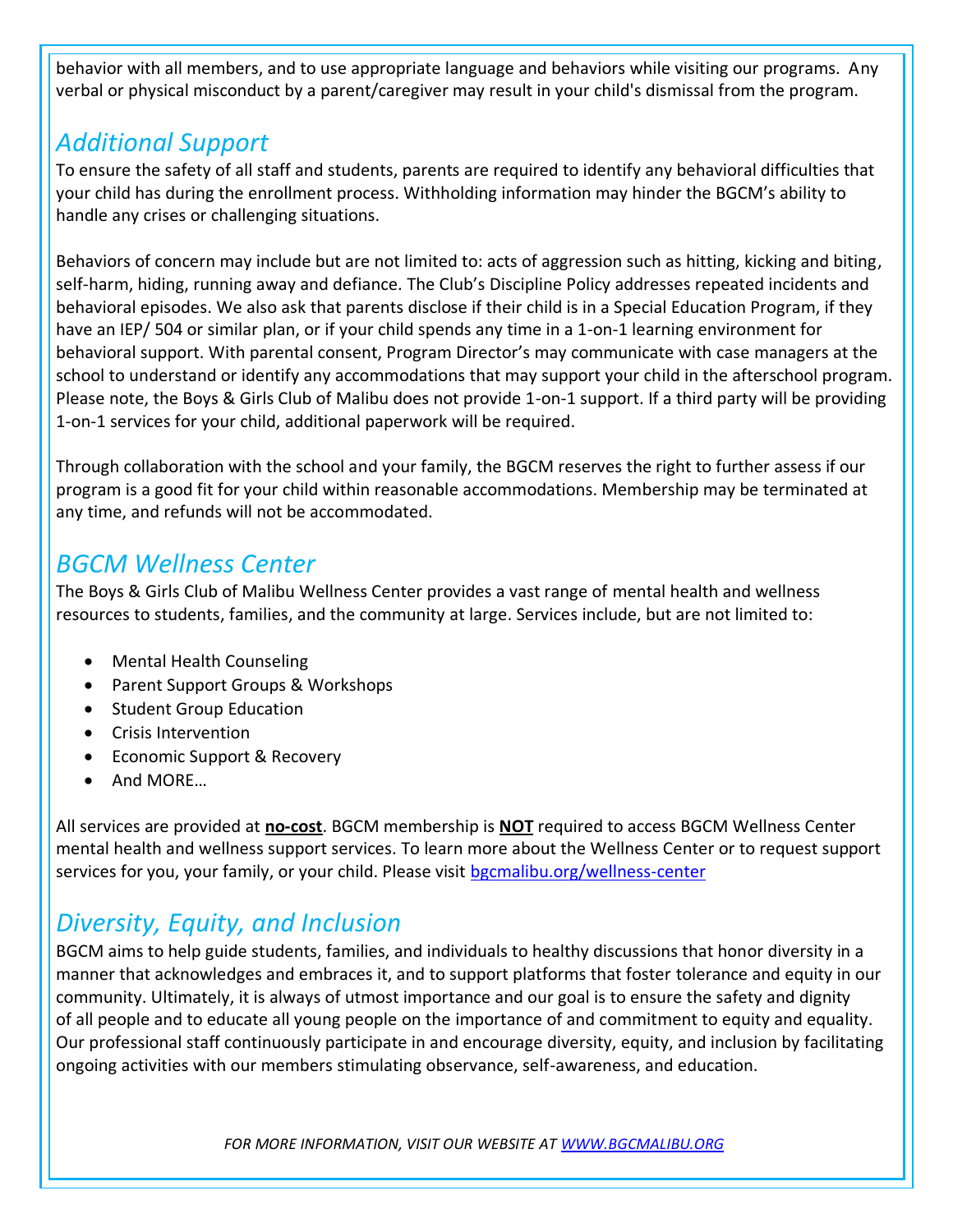#### *Anti-Bullying Policy*

The Boys & Girls Club of Malibu is committed to providing all members with a safe and supportive environment, and has a zero-tolerance policy for bullying at any Club activity on or off site.

Bullying refers to any written, electronic, verbal, physical or social act that willfully harms another and is motivated by perception of one's race, color, religion, ancestry, national origin, gender, sexual orientation, gender identity, mental disability, physical disability, appearance or socioeconomic status.

Verbal or physical abuse by you or your child to other children or to our staff is inappropriate behavior that will not be tolerated. If your child should display such behavior, the staff will complete an Incident Report. The Director will review it with you to identify any possible solutions. If the behavior continues, we may dismiss your child from the program. **In such cases, membership fees will not be refunded.** Youth who witness or experience an act of bullying are expected to inform a staff member immediately, so that proper supports and interventions can be put into place.

### *Member Confidentiality*

In the event of an accident or incident between members, all member information will remain confidential to the parties involved. BGCM management will only answer questions and share information with parents regarding their own child.

#### *Termination Policies*

Club membership may be terminated for any, but not limited to, one of the following reasons:

- Failure to adequately respond to regular disciplinary actions
- Repetitive ignoring of staff requests
- Inflicting physical or emotional harm to self or others
- Continuous nonpayment of Club membership fees
- Destroying property or excessive program disruption
- Excessive late pickups (see Late Pickup Policy)
- Possession of illicit drugs, alcohol, weapons, or replicas of weapons at Club or on school campus
- Child who presents a health and/or safety risk to himself/herself, other children or staff
- Parent or guardian who presents a health and/or safety risk to himself/herself, other children and/or parents, staff, or students
- Parent or guardian who physically, sexually, and/or verbally harasses staff, other parents, students, and/or children
- Non-compliance with the BGCM program policies in the Parent Handbook

# **COVID-19 Related Safety**

#### *Parent Expectations*

Parents are asked to support the Club in providing a safe space for our members and staff by informing the Club of any changes to their child's health or community exposure. If a child exhibits any symptoms of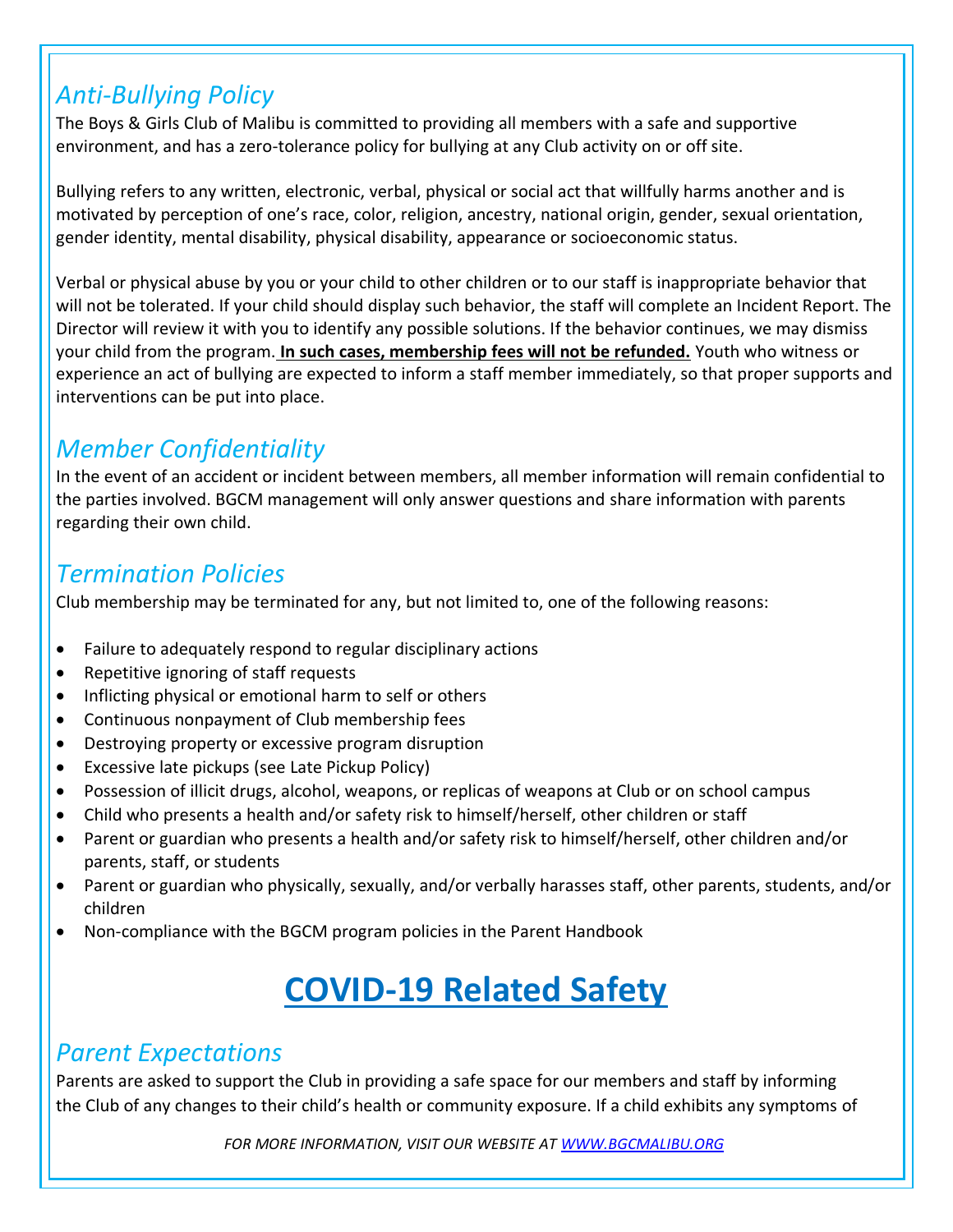fever, runny nose, coughing, or shortness of breath, parents are required to keep them home and notify the school and Director of Elementary Programs. The Club operates in alignment with SMMUSD protocols and procedures in regards to COVID-19.

#### *Member Expectations*

Members participating in the program are required to follow Club policies surrounding behavior, hygiene, health practices, social distancing, and any recommendations outlined by the CDC. Members will participate in programs in their designated homeroom and follow instructions of mentor professionals and site staff in order to ensure their safety.

Members who show disregard for Club policies or exhibit intentional disruptive behavior may be asked to leave the program.

The Club mirrors mask policies in place through SMMUSD.

### *Staff Expectations*

As part of enhanced safety and health protocols, the Club will staff each building with one site director to oversee the drop-off process and address any issues that arise, one mentor professional per group to run programs and to ensure cleanliness. All staff will undergo extensive training of enhanced safety protocols, observation, and sign‐off from senior leadership. All staff are not to bring in any personal items. Staff cell phones can be stored in a designated space and must be sanitized upon entry into the building.

#### *General Hygiene*

The Club will require all members and staff to follow CDC recommendations for reducing transmission, maintaining healthy business operations, and a healthy work environment including but not limited to:

- 1. Washing Hands:
	- a. Upon entry into building
	- b. After using the restroom
	- c. Before/After eating
	- d. After Outdoor Play
	- e. Before/After any health assessment or screening of any staff or member
- 2. Keeping your child home if they are sick or exhibit any symptoms related to COVID-19 or otherwise

#### *Safe Learning Space*

Only items that can be sanitized/cleaned daily are authorized to be used as part of program (wood, plastic, metal, etc.). Items that cannot be washed or sanitized daily at the facility will be prohibited (stuffed animals, plush toys, etc.).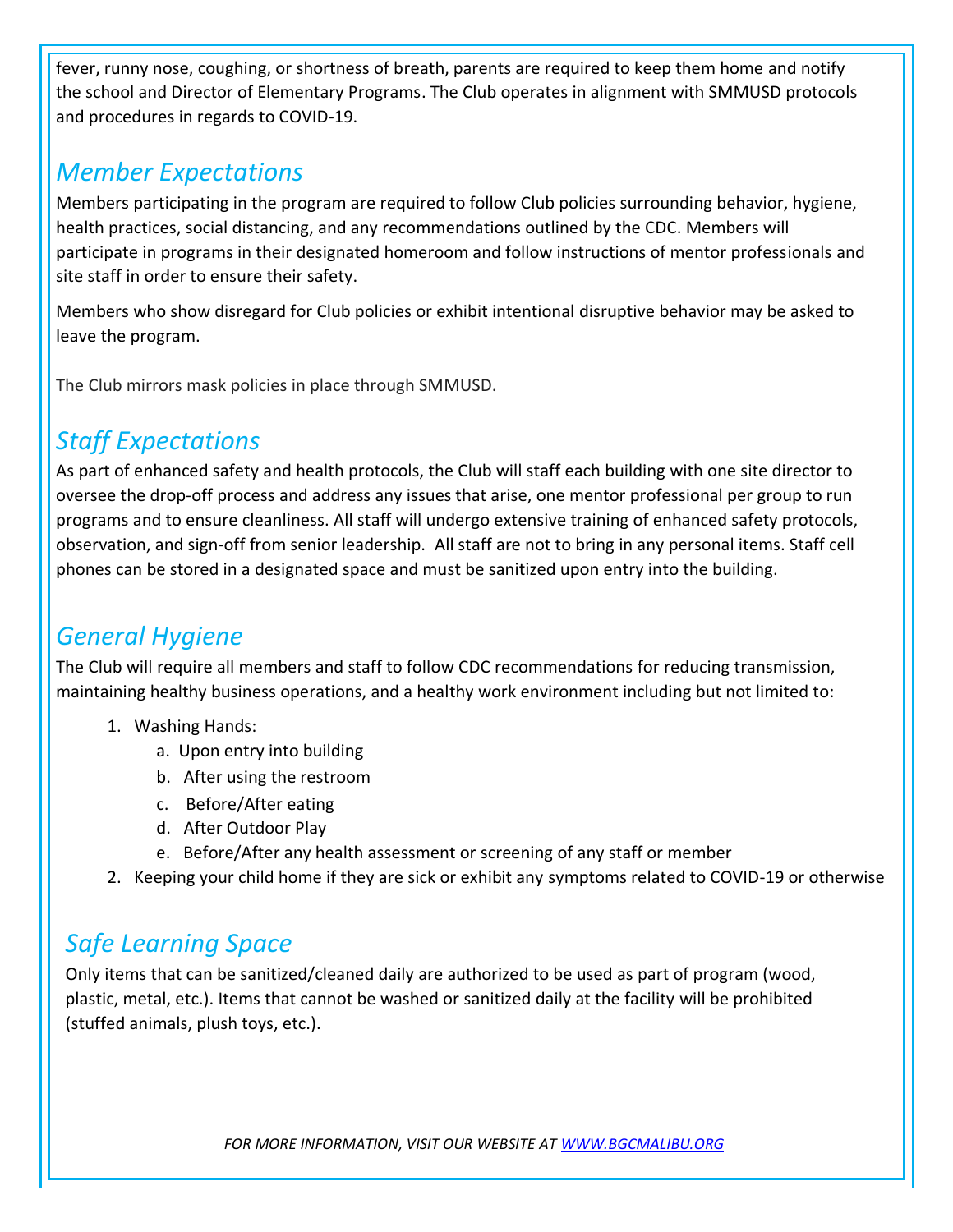#### *Program Delivery*

All members will receive a **Club Safety Briefing** at the start of their day to remind them of the importance of maintaining good hygiene practices. Staff will receive additional training around fostering a safe learning environment and are encouraged to clarify expectations and institute best practices for behavior management in the event an issue arises.

## **Field Trips**

Field Trips are offered to Club members throughout the school year, on holiday breaks, and throughout the summer session. Field trip sign-ups are based on a first-come, first-serve basis. Depending upon the nature of the field trip, there may be an additional fee required. Transportation may include walking, bus, or Club van, and a signed permission slip is required by all members to participate. Youth are expected to show respect for the trip location and personnel, as well as for Club staff and other members. To ensure the safety of all members, parents/guardians may not take their child to the field trip location or pick them up from the venue. Failure to abide by these rules may result in a loss of field trip privileges.